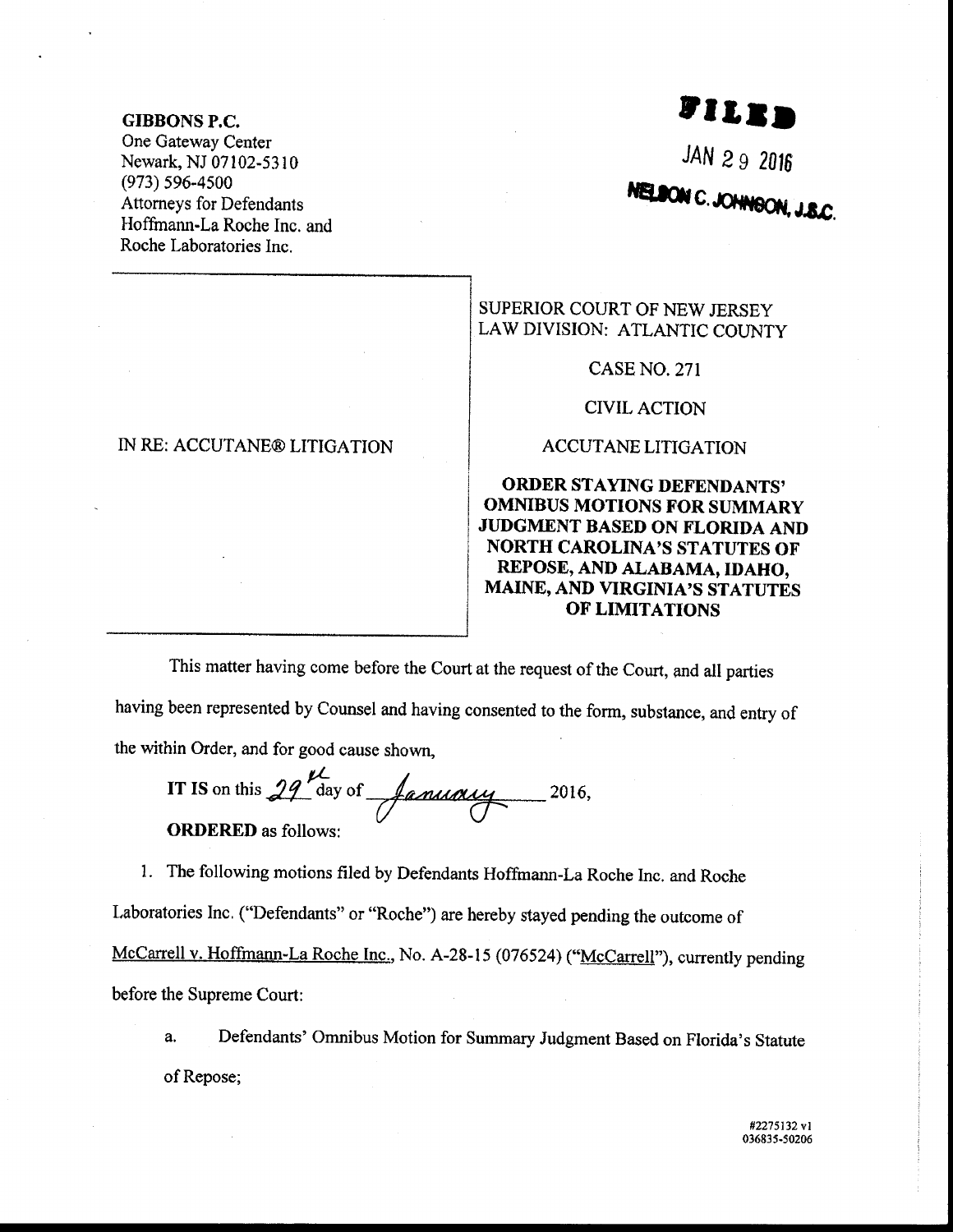b. Defendants' Omnibus Motion for Summary Judgment Based on North Carolina's Statute of Repose;

c. Defendants' Omnibus Motion for Summary Judgment Based on Alabama's Statute of Limitations;

d. Defendants' Omnibus Motion for Summary Judgment Based on Idaho's Statute of Limitations;

e. Defendants' Omnibus Motion for Summary Judgment Based on Maine's Statute of Limitations; and

f. Defendants' Ornnibus Motion for Summary Judgment Based on Virginia's Statute of Limitations.

2. The cases subject to the aforementioned motions for summary judgment based on the respective statutes of limitations are included on the attached Exhibit A.

3. The cases subject to the aforementioned motions for summary judgment based on the respective statutes of repose are included on the attached Exhibit B.

4. This stay does not extend to any other motions or matters.

5. Subject to Paragraph 8 below, in the event the Supreme Court affirms the ruling of the Appellate Division that the law of the state of plaintiff's prescription, ingestion, diagnosis and treatment (Alabama) governs for purposes of the statute of limitations in McCarrell, all of the cases listed on Exhibit A shall be dismissed with prejudice.

6. Subject to Paragraph 8 below, in the event the Supreme Court affirms the ruling of the Appellate Division in McCarrell, Florida or North Carolina law will apply to the cases listed on Exhibit B, and Plaintiffs may argue that Plaintiffs' causes of action are not barred under the laws of Florida and North Carolina, and Defendants may argue, without prejudice, that Plaintiffs' causes of action are barred by the laws of Florida and North Carolina.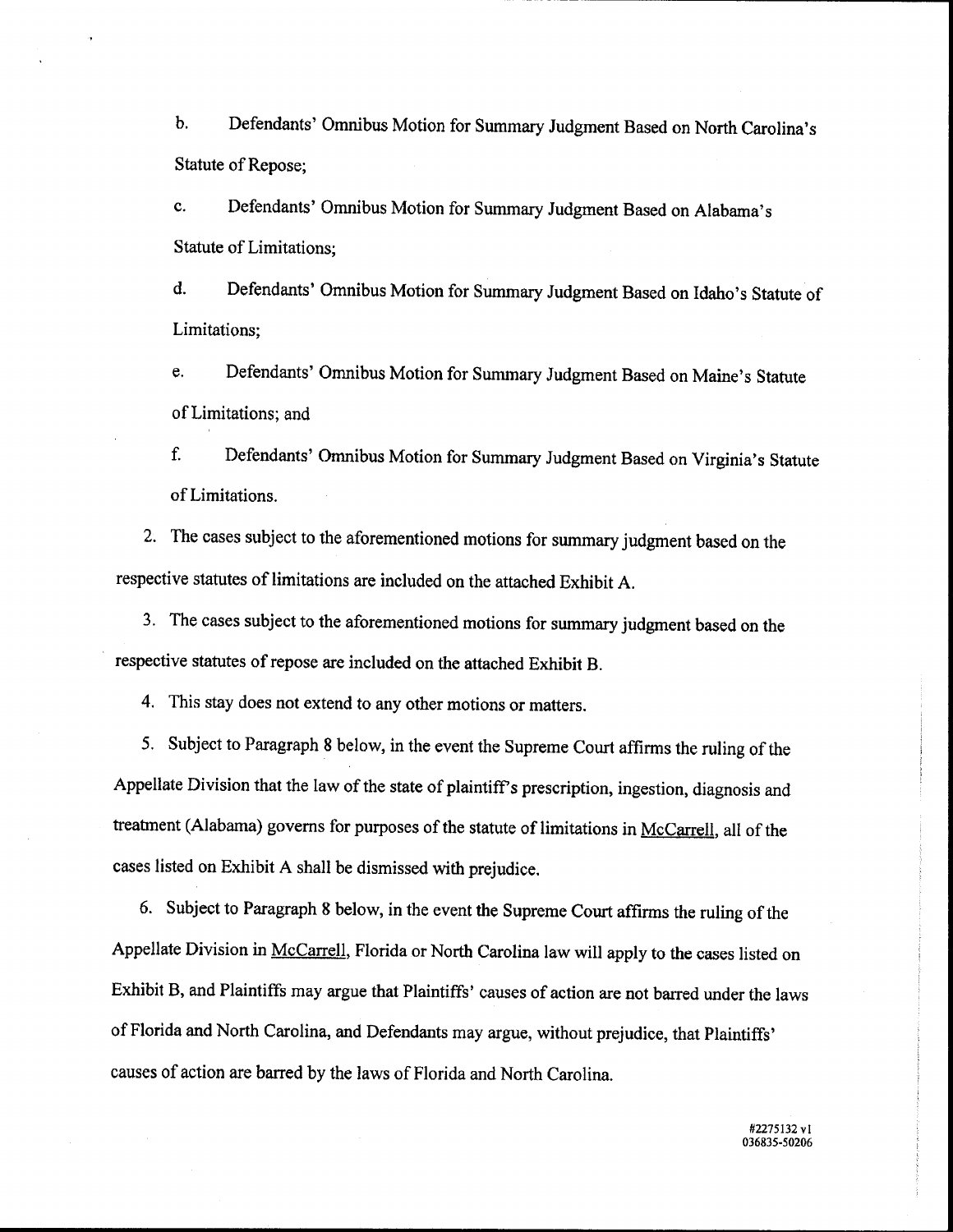a. Plaintiff Earlene Byrd, No. ATL-L-10095-11, may argue that New Jersey law should apply based upon case-specific facts relevant to a choice-of-law analysis, and Defendants may argue, without prejudice, that the law of Florida (or other state law) applies.

7. Subject to Paragraph 8 below, if the Supreme Court reverses the Appellate Division and rules that New Jersey law applies for statute-of-limitations purposes in McCarrell, which allows equitable tolling of statutes of limitations under "discovery rule" principles, the motions filed in the cases listed on Exhibit A and Exhibit B shall be denied, without prejudice to Defendants' rights to argue that Plaintiffs' causes of action are barred under New Jersey law.

8. This Order is entered without prejudice to the rights of any party to argue that the Supreme Court's ruling in McCarrell does not apply because it is distinguishable on the facts and/or the law.

9. A copy of this Order shall be served on all counsel within  $\frac{\ }{\ }$  days of receipt by Defendants' counsel.

Min Cloh

C. Johnson, J.S.C.

 $\begin{bmatrix} 1 & \text{0} \\ \text{0} & \text{0} \end{bmatrix}$  $\int$ Unopposed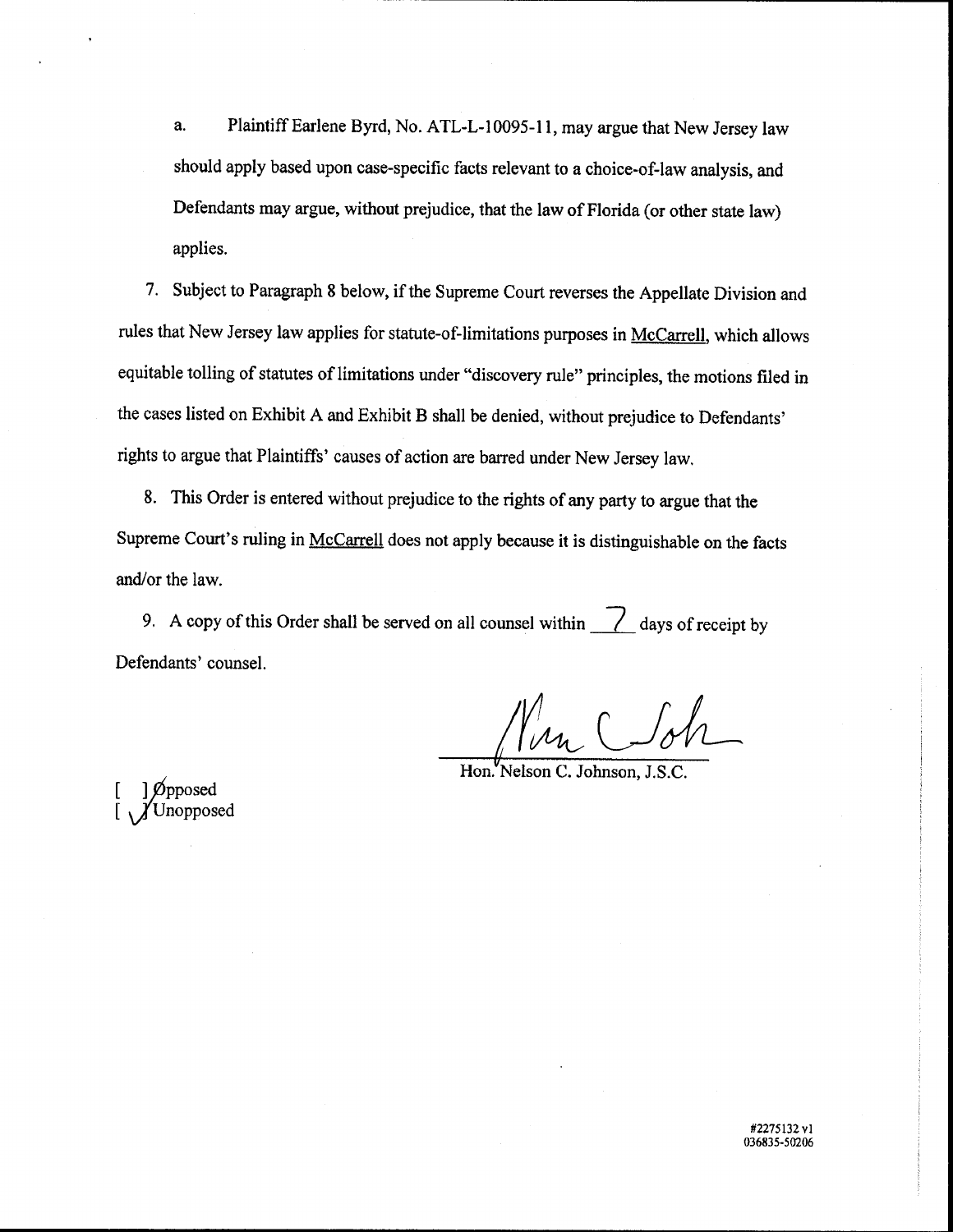| ana ang kal                      |                                                |                              |
|----------------------------------|------------------------------------------------|------------------------------|
| <b>Case Name</b>                 | <b>Docket Number</b>                           | <b>State and Motion Type</b> |
| ABRAHAM, EDWARD G.               | ATL-L-005262-10                                | AL-SOL                       |
| AULT, BRIAN J.                   | ATL-L-004758-10                                | VA - SOL                     |
| <b>BACK, JOE THOMAS</b>          | ATL-L-000765-11                                | VA - SOL                     |
| BAKER, FRED WESLEY               | ATL-L-007121-11                                | <b>AL-SOL</b>                |
| BARRETT, HEATH E.                | ATL-L-005175-12<br>$\mathcal{L}_{\mathcal{A}}$ | ME-SOL                       |
| BEVIS, LINDSAY M.                | ATL-L-007716-10                                | VA - SOL                     |
| <b>BIRDSONG, JONATHAN BOYD</b>   | ATL-L-000490-12                                | AL - SOL                     |
| <b>BISTLINE, KATHLEEN</b>        | ATL-L-005930-10                                | VA - SOL                     |
| BONNER, GERALDINE                | ATL-L-000803-11                                | AL-SOL                       |
| <b>BOSTIC, RACHEL</b>            | ATL-L-002771-10                                | AL - SOL                     |
| BRINN, ROYCE EDWARD              | ATL-L-000368-11                                | VA - SOL                     |
| <b>BUTTNER, FREDDIE AND LORI</b> | ATL-L-000338-11                                | VA - SOL                     |
| CAMPBELL, DANIEL BLAKE           | ATL-L-009773-11                                | AL - SOL                     |
| CAREY, MEGAN K.                  | ATL-L-006463-10                                | VA - SOL                     |
| CARTER, LANDON                   | ATL-L-003446-05                                | AL-SOL                       |
| CASTRO, DEBRA LYNNE              | ATL-L-004546-11                                | VA - SOL                     |
| CHANCE, ROSE MARIE               | ATL-L-005294-10                                | AL - SOL                     |
| CHO, JAMES & ANDREA              | ATL-L-004015-12                                | VA - SOL                     |
| CLARKE, CHARLES STODDARD         | ATL-L-004558-11                                | ME - SOL                     |

**EXHIBIT A**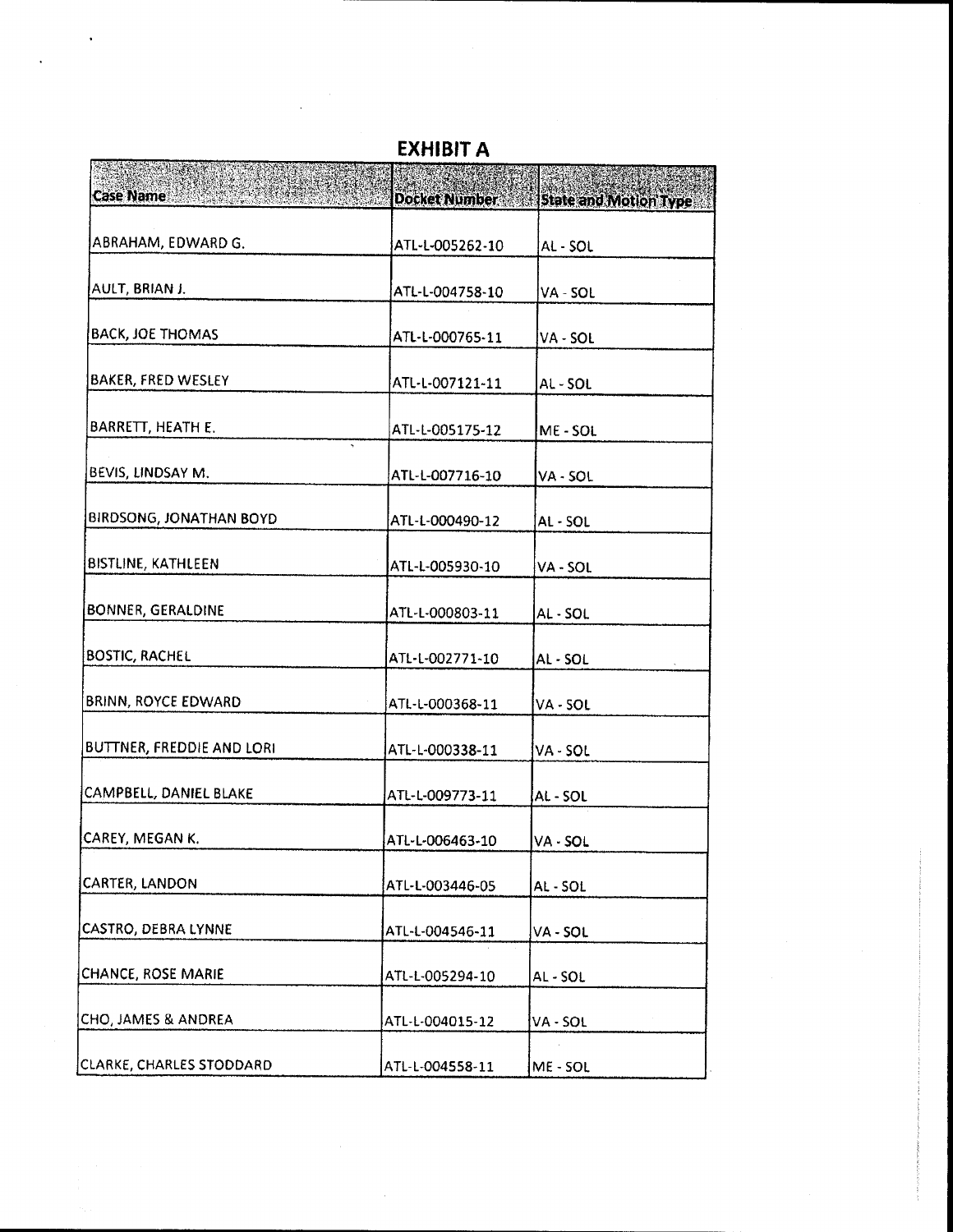| COOPER, MARILYN G.              | ATL-L-001096-12 | AL - SOL |
|---------------------------------|-----------------|----------|
| <b>CUFFEE, ANTHONY L.</b>       | ATL-L-007724-11 | VA - SOL |
| DANIEL, JAMES RICHARD           | ATL-L-000774-12 | VA - SOL |
| DRAPKIN, ERIC SCOTT             | ATL-L-004667-09 | AL - SOL |
| DUBIN, JACOB ARI                | ATL-L-005449-11 | AL - SOL |
| DUKE, DAWN MARIE                | ATL-L-002876-10 | VA - SOL |
| EVANS, DAVAN M.                 | ATL-L-007143-11 | AL - SOL |
| FIELDS, JULIE GAIL              | ATL-L-002751-12 | VA - SOL |
| FORTENBERRY, AARON              | ATL-L-000561-07 | AL - SOL |
| FREEMAN, BROOKE WILSON          | ATL-L-000526-12 | AL - SOL |
| <b>GARCIA, ANTHONY</b>          | ATL-L-013689-06 | ID-SOL   |
| GARDNER-HARRELSON, DANA MARLANE | ATL-L-002954-07 | AL - SOL |
| <b>GRAHAM, SHAWN L.</b>         | ATL-L-005577-10 | ME - SOL |
| HICKS, LAURIE JO                | ATL-L-001346-10 | VA - SOL |
| HILL, RYAN SCOTT                | ATL-L-005835-12 | AL - SOL |
| HOLMES, MARSHA                  | ATL-L-001906-07 | VA - SOL |
| HOWARD, CONNIE MARIE            | ATL-L-003631-12 | AL-SOL   |
| HUCKABEE, MELISSA               | ATL-L-003416-07 | AL - SOL |
| IRIZARRY, LISA BETH             | ATL-L-003065-12 | VA - SOL |
| JOHNSON, ANGELA                 | ATL-L-004298-11 | ID-SOL   |
| KEY, ROBERT D.                  | ATL-L-000453-11 | AL-SOL   |

 $\label{eq:2.1} \frac{1}{\sqrt{2}}\sum_{i=1}^n\frac{1}{\sqrt{2}}\sum_{i=1}^n\frac{1}{\sqrt{2}}\sum_{i=1}^n\frac{1}{\sqrt{2}}\sum_{i=1}^n\frac{1}{\sqrt{2}}\sum_{i=1}^n\frac{1}{\sqrt{2}}\sum_{i=1}^n\frac{1}{\sqrt{2}}\sum_{i=1}^n\frac{1}{\sqrt{2}}\sum_{i=1}^n\frac{1}{\sqrt{2}}\sum_{i=1}^n\frac{1}{\sqrt{2}}\sum_{i=1}^n\frac{1}{\sqrt{2}}\sum_{i=1}^n\frac$ 

 $\bar{\star}$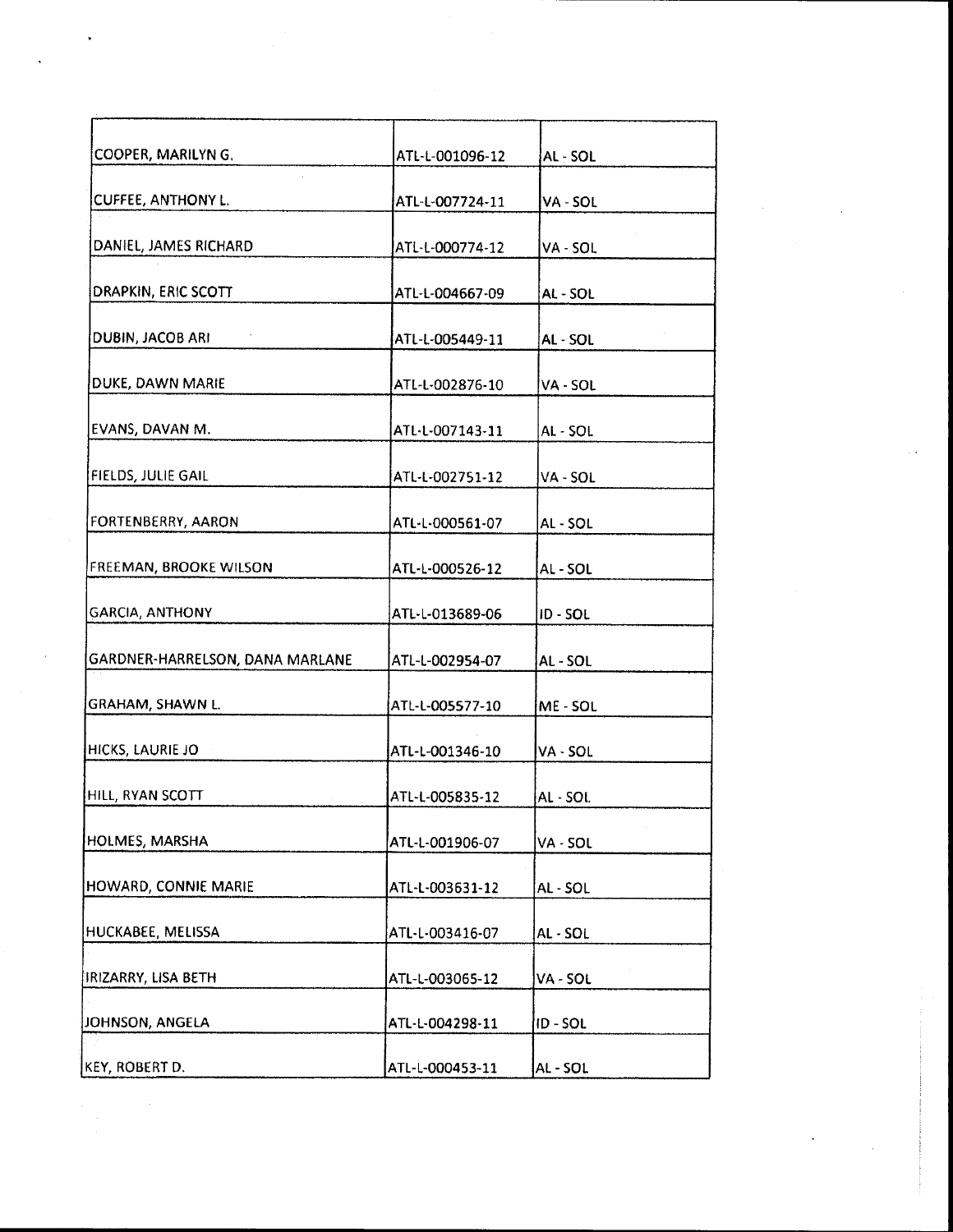| KIDWELL SIMMONS, SHERRI LYNN | ATL-L-001313-11 | VA - SOL      |
|------------------------------|-----------------|---------------|
| LAWSON, GLADYS R.            | ATL-L-007621-10 | AL - SOL      |
| LEE, JEREMY                  | ATL-L-007159-06 | VA - SOL      |
| LETT, JOSEPH CHARLES         | ATL-L-002880-12 | AL - SOL      |
| LOVE, ADRIAN DOROW           | ATL-L-005559-11 | AL-SOL        |
| MAPLES, JAMES H.             | ATL-L-005375-11 | AL - SOL      |
| MARBURY, LUTHER              | ATL-L-007124-10 | AL - SOL      |
| MARTIN, TRENTON EUGENE       | ATL-L-002554-12 | AL - SOL      |
| MEACHAM, ROBERT S.           |                 |               |
|                              | ATL-L-005162-11 | AL - SOL      |
| MELL, DANIEL RICHARD         | ATL-L-004695-11 | VA - SOL      |
| MITCHELL, IRVIN R.           | ATL-L-005912-10 | VA - SOL      |
| MOORE, CATHY                 | ATL-L-001466-08 | AL - SOL      |
| MOORE-HARRY, MARY LEIGH      | ATL-L-007093-10 | AL - SOL      |
| MOSTELLA, RESACA SEMMESE     | ATL-L-010177-11 | <b>AL-SOL</b> |
| MULLANEY, CONNOR PATRICK     | ATL-L-001540-08 | VA - SOL      |
| MURPHREE, JOANN JORDAN       | ATL-L-007984-11 | AL-SOL        |
| NASCA, PAULA                 | ATL-L-000471-11 | VA - SOL      |
| OPRANDY, MICHAEL ANTHONY     | ATL-L-000239-11 | VA - SOL      |
| PALMER, RICH                 | ATL-L-006040-11 | VA - SOL      |
| PARKER, CHRISTOPHER M        | ATL-L-007480-10 | AL - SOL      |
| RABUCK, TARA LISA            | ATL-L-005446-11 | VA - SOL      |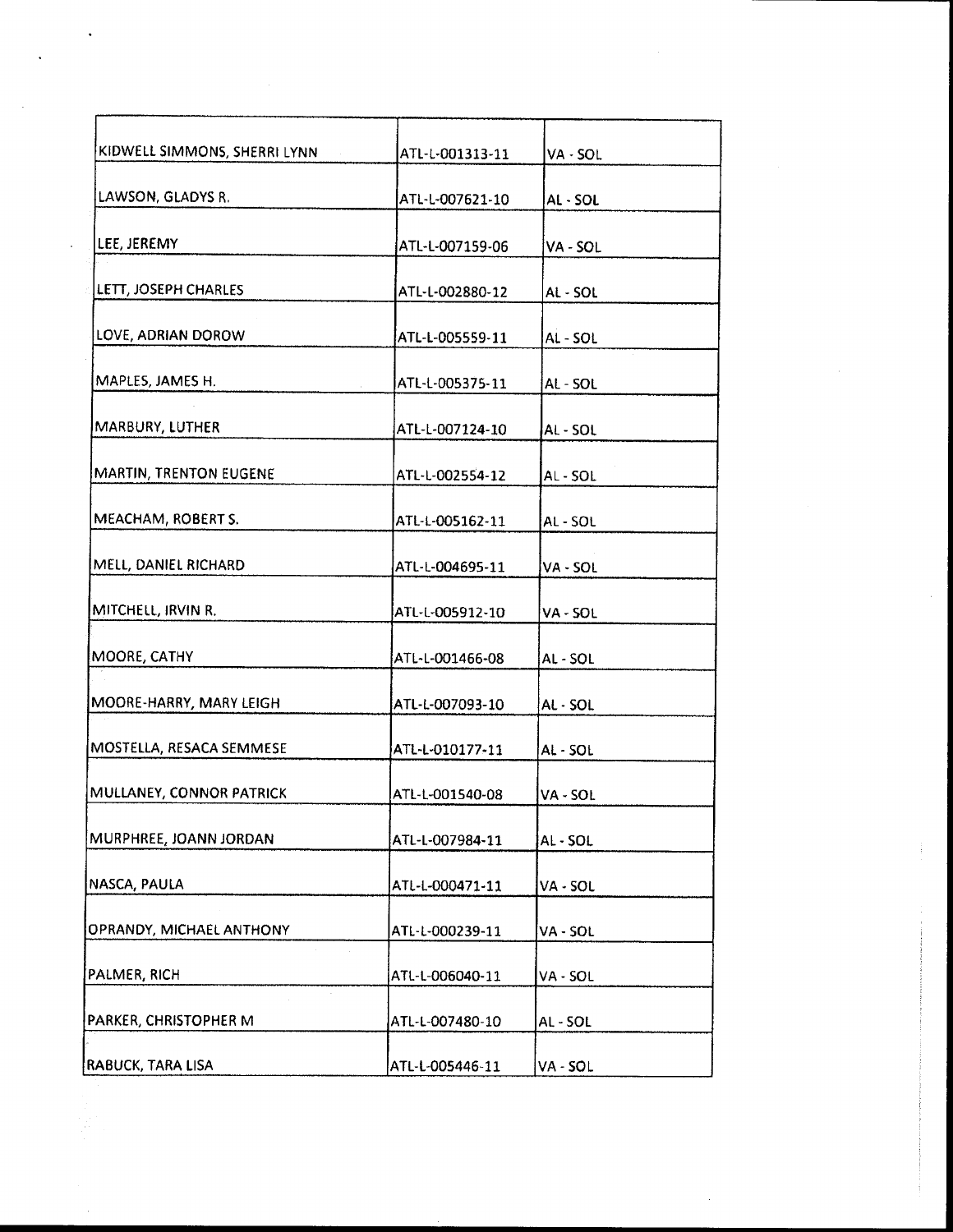| RAWLS, CECIL M.             | ATL-L-007997-11 | VA - SOL   |
|-----------------------------|-----------------|------------|
| ROBINSON, BEVERLY DENISE    | ATL-L-010297-11 | VA - SOL   |
| ROSS, JR., DAVID M.         | ATL-L-000417-12 | AL - SOL   |
| RUMSEY, BERNADETTE L.       | ATL-L-005652-10 | VA - SOL   |
| RUZIC, MOLLY J.             | ATL-L-005197-11 | AL-SOL     |
| SAMUELS, WADE ALAN          | ATL-L-006019-11 | VA - SOL   |
| <b>SANDERS, JOHN ERIC</b>   | ATL-L-006021-11 | AL - SOL   |
| SANDERS, MICHAEL P.         | ATL-L-005810-10 | AL - SOL   |
| SHEPHERD, SUSAN T.          | ATL-L-010085-11 | AL - SOL   |
| SIMMONS, JUSTIN ROY         | ATL-L-007968-11 | VA - SOL   |
| SIMPSON, MATTHEW            | ATL-L-001429-13 | AL - SOL   |
| SIROIS, WESLEY P.           | ATL-L-002990-09 | ME-SOL     |
| SLATEN, LORI L.             | ATL-L-005875-10 | AL - SOL   |
| SMITH, CHRISTOPHER RYAN     | ATL-L-008823-11 | VA - SOL   |
| SMITH, ROOSEVELT            | ATL-L-007171-10 | $AL$ - SOL |
| SPANN, CHRISTOPHER MICHAEL  | ATL-L-004259-11 | AL - SOL   |
| SPANN, JACQUELINE ELIZABETH | ATL-L-001055-12 | $ID - SOL$ |
| SPRAKER, BETTY A.           | ATL-L-003591-11 | VA - SOL   |
| STEWART, GARY MICHAEL       | ATL-L-004266-11 | AL - SOL   |
| STOKES, BEVERLY C.          | ATL-L-005915-10 | AL-SOL     |
| THOMPSON, TRAVIS O.         | ATL-L-006979-11 | AL - SOL   |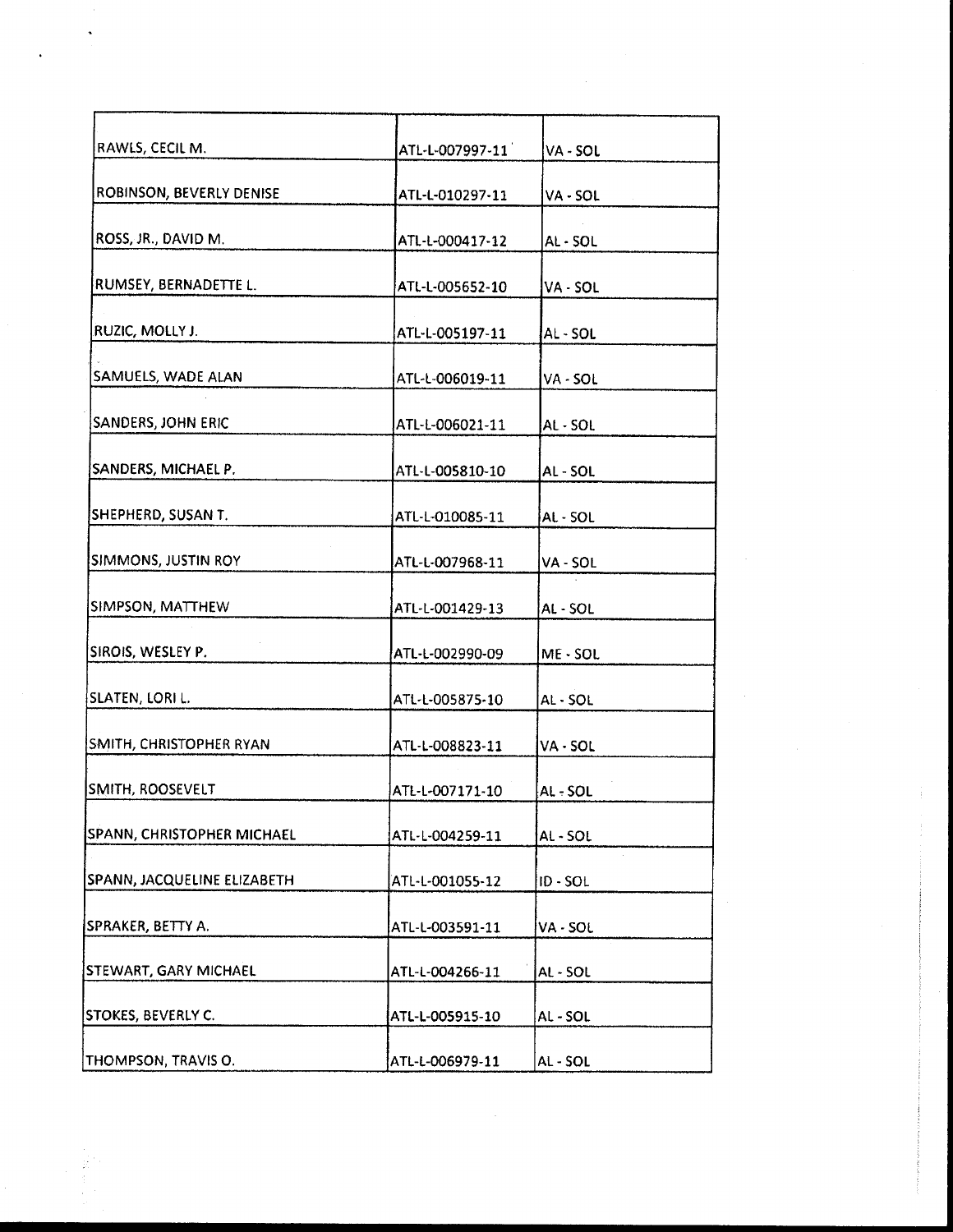| TODD, ETHEL J.        | ATL-L-007421-10 | AL - SOL      |
|-----------------------|-----------------|---------------|
| TOTH, ERIC            | ATL-L-008280-05 | AL-SOL        |
| TURNER, DENNIS RYAN   | ATL-L-000507-12 | AL - SOL      |
| VAMES, JENNIFER LEE   | ATL-L-010588-11 | VA - SOL      |
| VISAYA, HEATHER LYNN  | ATL-L-004763-10 | <b>ID-SOL</b> |
| WATTS, GINGER         | ATL-L-003906-12 | AL-SOL        |
| WHATLEY, MARION       | ATL-L-003447-09 | VA - SOL      |
| WILLIAMS, VINCENT     | ATL-L-003616-11 | VA - SOL      |
| WILLOUGHBY, MARITA G. | ATL-L-007647-10 | VA - SOL      |
| WILSON, DANIEL K.     | ATL-L-008154-11 | AL-SOL        |
| YAMSHAK, JAMES R. JR. | ATL-L-006062-11 | AL - SOL      |

 $\ddot{\phantom{0}}$ 

 $\label{eq:2.1} \frac{1}{\sqrt{2}}\sum_{i=1}^n\frac{1}{\sqrt{2}}\sum_{i=1}^n\frac{1}{\sqrt{2}}\sum_{i=1}^n\frac{1}{\sqrt{2}}\sum_{i=1}^n\frac{1}{\sqrt{2}}\sum_{i=1}^n\frac{1}{\sqrt{2}}\sum_{i=1}^n\frac{1}{\sqrt{2}}\sum_{i=1}^n\frac{1}{\sqrt{2}}\sum_{i=1}^n\frac{1}{\sqrt{2}}\sum_{i=1}^n\frac{1}{\sqrt{2}}\sum_{i=1}^n\frac{1}{\sqrt{2}}\sum_{i=1}^n\frac$ 

 $\hat{\boldsymbol{\gamma}}$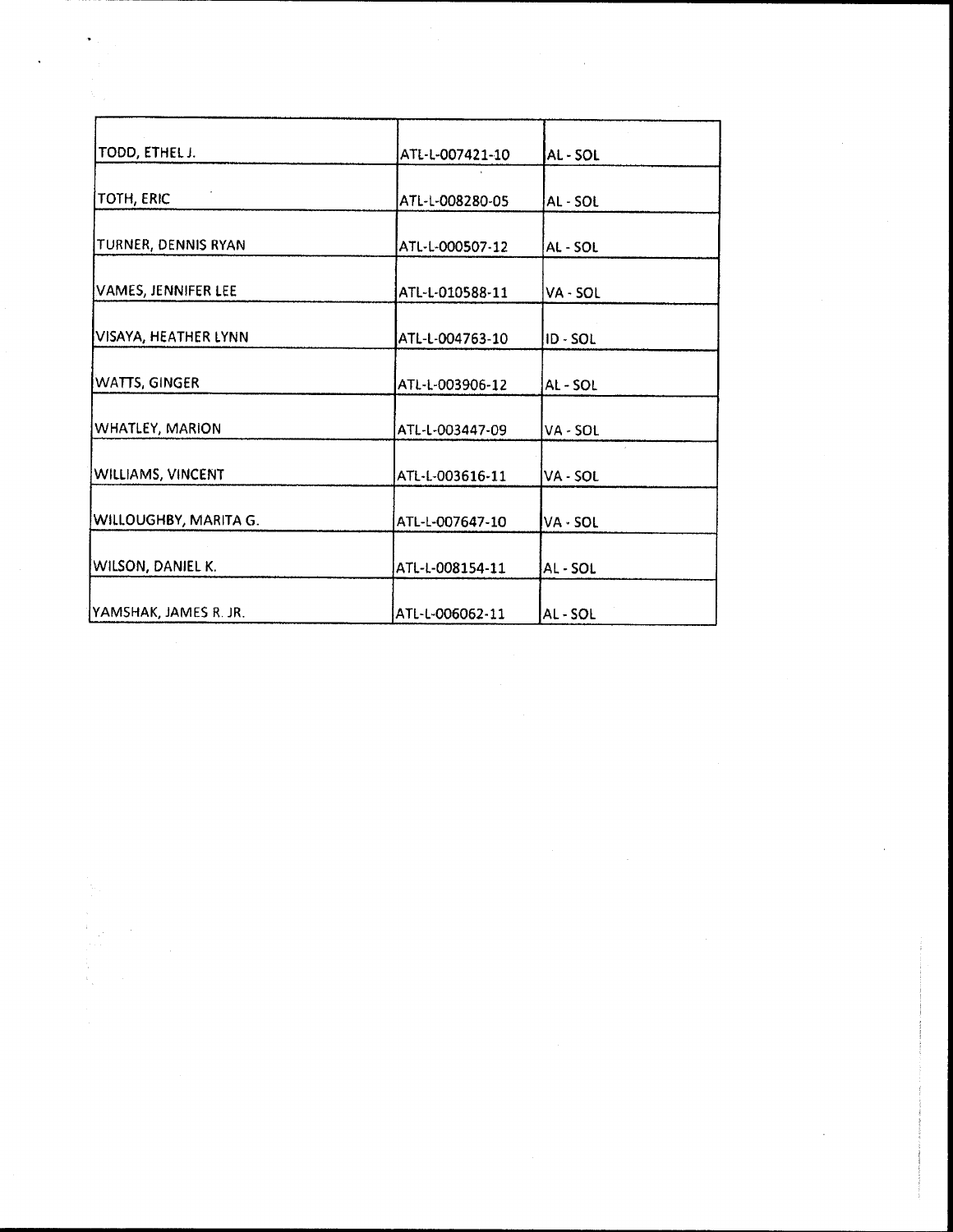| <b>Case Name</b>                |                      | <b>PANTAS AL PARA PROPINS</b> |
|---------------------------------|----------------------|-------------------------------|
|                                 | <b>Docket Number</b> | <b>State and Motion Type</b>  |
| ALEXANDER, JR., JOHN TRUMAN     | ATL-L-002489-12      | FL-SOR                        |
| ARSENAULT, PAULA E.             | ATL-L-008378-11      | NC - SOR                      |
| BALLARD, KEVIN J.               | ATL-L-002401-13      | FL-SOR                        |
| BEARDSLEY, CLINT TERRY          | ATL-L-004902-11      | FL - SOR                      |
| BERKMAN, IAN T.                 | ATL-L-010477-11      | FL-SOR                        |
| <b>BROWN, RONDA CHRISTINE</b>   | ATL-L-009986-11      | NC - SOR                      |
| <b>BYRD, EARLENE</b>            | ATL-L-010095-11      | FL-SOR                        |
| CARMENATES, MARGARITA ROSA      | ATL-L-004684-10      | <b>FL-SOR</b>                 |
| CARTER, EVELYN B                | ATL-L-005257-11      | NC - SOR                      |
| CHARO-MURRIETTA, MIRIAM SABRINA | ATL-L-007725-11      | NC - SOR                      |
| CLARK, JR., GARY DEAN           | ATL-L-008375-11      | NC - SOR                      |
| COLLINS, STEPHANIE              | ATL-L-006233-11      | NC - SOR                      |
| CREWS, BEVERLY JOANN            | ATL-L-008123-11      | NC - SOR                      |
| CUNNINGHAM, ALGERNON BRIAN      | ATL-L-006298-10      | FL-SOR                        |
| CURRIE, DEAN C.                 | ATL-L-004739-11      | FL-SOR                        |
| CURTO, ROBERT JOHN              | ATL-L-006488-10      | FL-SOR                        |
| DAYBALL, DIANNE                 | ATL-L-010135-11      | FL-SOR                        |
| DISHER, SUSAN E.                | ATL-L-006748-10      | NC - SOR                      |
| EDWARDS, KATHY DAWN             | ATL-L-007080-11      | <b>NC - SOR</b>               |

**EXHIBIT B**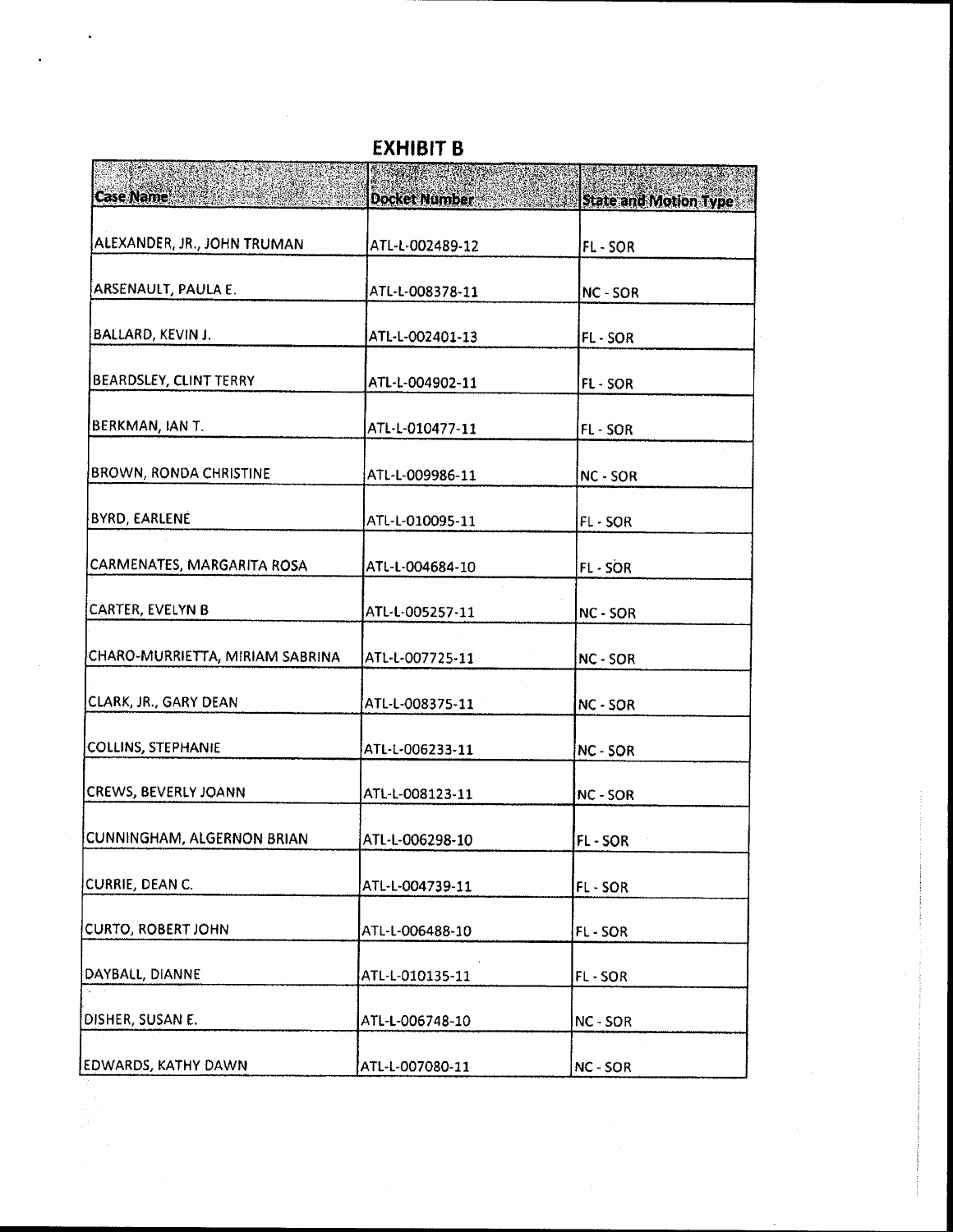| EUBANKS, THOMAS W.              | ATL-L-005588-10 | NC - SOR |
|---------------------------------|-----------------|----------|
| FARMER, SUSAN ELAINE            | ATL-L-006196-10 | FL - SOR |
| FISCHERA, MICHAEL L.            | ATL-L-007294-10 | FL-SOR   |
| FOGLEMAN, JANET G.              | ATL-L-005659-10 | NC - SOR |
| GAGNIER, PETER T.               | ATL-L-007710-11 | FL-SOR   |
| <b>GAVIN, RONALD MARVIN</b>     | ATL-L-004192-12 | FL-SOR   |
| <b>GIBSON, JOSHUA DAVID</b>     | ATL-L-005319-11 | NC - SOR |
| GILGO, JOSEPH GREGORY           | ATL-L-006764-11 | NC - SOR |
| GREEN, SARAH MERRIMAN           | ATL-L-000196-12 | NC - SOR |
| <b>GREENE, SUSAN</b>            | ATL-L-001139-07 | NC - SOR |
| <b>GUY, ANNE BOLING</b>         | ATL-L-004227-11 | NC - SOR |
| GWYN, BRADLEY MONROE            | ATL-L-004599-11 | NC - SOR |
| GWYN, OLGA H.                   | ATL-L-005660-10 | NC - SOR |
| <b>HACKWORTH, RICHARD SCOTT</b> | ATL-L-005968-11 | NC - SOR |
| HANES, JOSEPH C.                | ATL-L-004604-11 | FL-SOR   |
| HARRINGTON, JULIAN P.           | ATL-L-006336-10 | NC - SOR |
| HELMAN, SHARON RENEE            | ATL-L-005475-11 | FL-SOR   |
| HENSLEY, WANDA                  | ATL-L-002038-12 | NC - SOR |
| HODGES, DEBORAH ELIZABETH       | ATL-L-009478-11 | NC - SOR |
| HOPKINS, III, OSCAR EDWARD      | ATL-L-004724-11 | NC-SOR   |
| JACOBS, ROBERT D                | ATL-L-004304-11 | NC - SOR |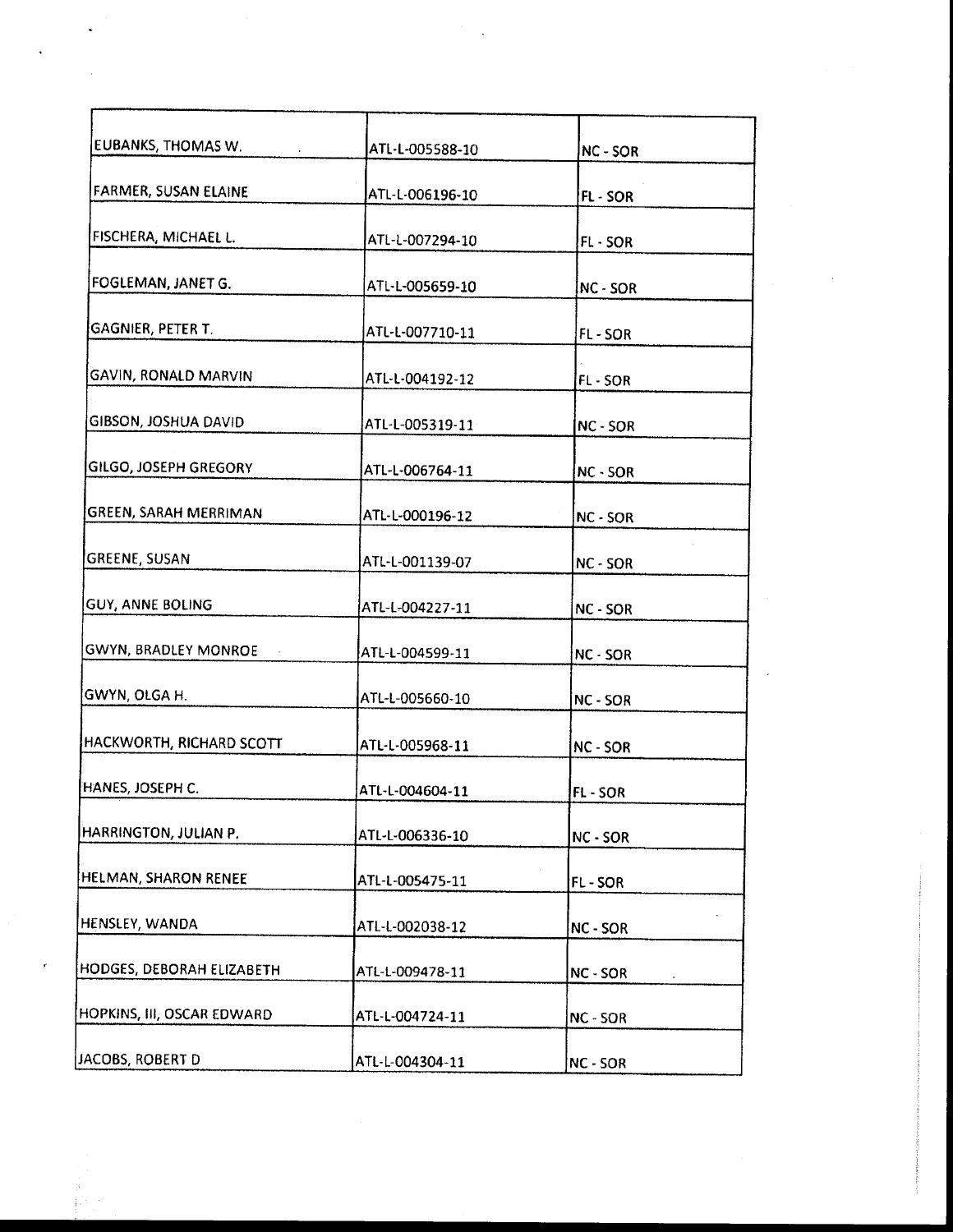| ATL-L-013685-06 | NC - SOR |
|-----------------|----------|
| ATL-L-000519-12 | FL-SOR   |
| ATL-L-004177-12 | NC - SOR |
| ATL-L-000236-10 | NC - SOR |
| ATL-L-004371-11 | NC - SOR |
| ATL-L-004267-11 | NC - SOR |
| ATL-L-006823-11 | FL-SOR   |
| ATL-L-004060-11 | NC - SOR |
| ATL-L-007132-11 | NC - SOR |
| ATL-L-006308-10 | NC - SOR |
| ATL-L-005666-10 | NC - SOR |
| ATL-L-004678-11 | FL-SOR   |
| ATL-L-000439-11 | FL SOR   |
| ATL-L-000755-11 | FL-SOR   |
| ATL-L-000465-12 | NC - SOR |
| ATL-L-004096-11 | NC - SOR |
| ATL-L-005425-11 | NC - SOR |
| ATL-L-005861-10 | FL-SOR   |
| ATL-L-002768-10 | NC - SOR |
| ATL-L-005326-10 | NC - SOR |
|                 |          |

 $\hat{\mathbf{v}}$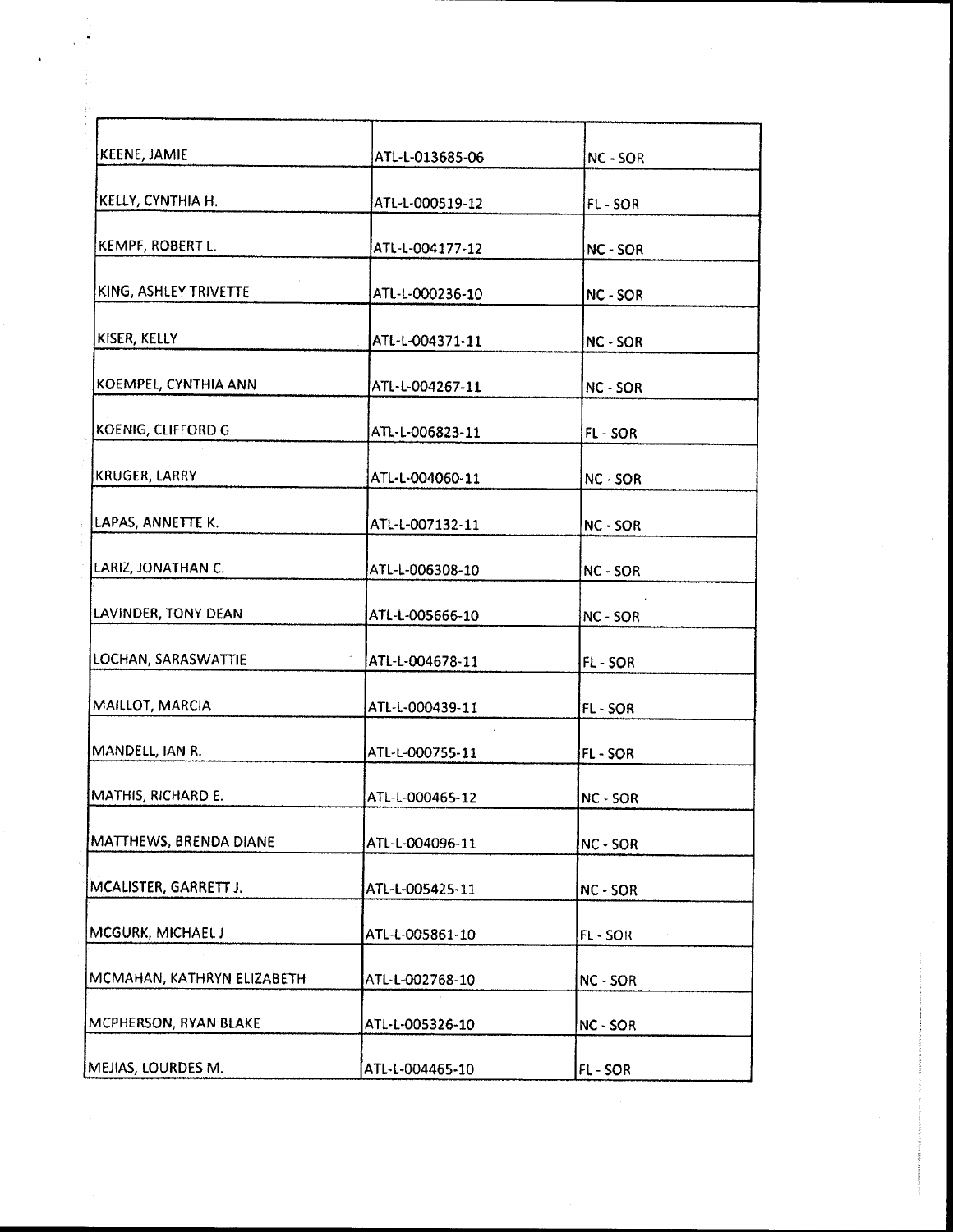| MULKEY, ALLISON S.       | ATL-L-007458-10 | FL-SOR   |
|--------------------------|-----------------|----------|
| NASH, RUSSELL GLENN      | ATL-L-007265-11 | NC - SOR |
| NECHODOM, DEANA          | ATL-L-003524-05 | FL-SOR   |
| NEWLIN, GARY             | ATL-L-001231-06 | NC - SOR |
| PAYNE, KERI DECKROW      | ATL-L-003929-10 | NC - SOR |
| POPE, III, DEWITT DIXON  | ATL-L-000093-12 | FL-SOR   |
| PORTER, JORGE            | ATL-L-006448-11 | FL-SOR   |
| PRICE, EDWIN J.          | ATL-L-010519-11 | FL-SOR   |
| PROCTOR, JOSHUA DANIEL   | ATL-L-006338-10 | NC - SOR |
| RACKLEY, AMANDA          | ATL-L-001802-12 | NC - SOR |
| RHODEN, WILLIAM MATTHEW  | ATL-L-005781-11 | NC - SOR |
| ROBBINS, MICHAEL SHANE   | ATL-L-004658-11 | FL-SOR   |
| ROBERTS, BRITON TAYLOR   | ATL-L-007429-10 | FL - SOR |
| ROSARIO, CHRISTINE MARIE | ATL-L-000905-12 | FL-SOR   |
| ROSARIO, SANDRA A.       | ATL-L-004254-10 | FL-SOR   |
| ROSELLO, GEORGE J.       | ATL-L-006688-10 | FL-SOR   |
| SALEH, KHALID M.         | ATL-L-008355-05 | NC - SOR |
| SALVATO, MICHAEL ANTHONY | ATL-L-002055-10 | FL-SOR   |
| SMITH, ALANNA K          | ATL-L-007721-10 | NC - SOR |
| SMITH, RANDY W.          | ATL-L-007995-11 | NC - SOR |
| STAINBACK, WINSTON T     | ATL-L-005383-11 | NC - SOR |